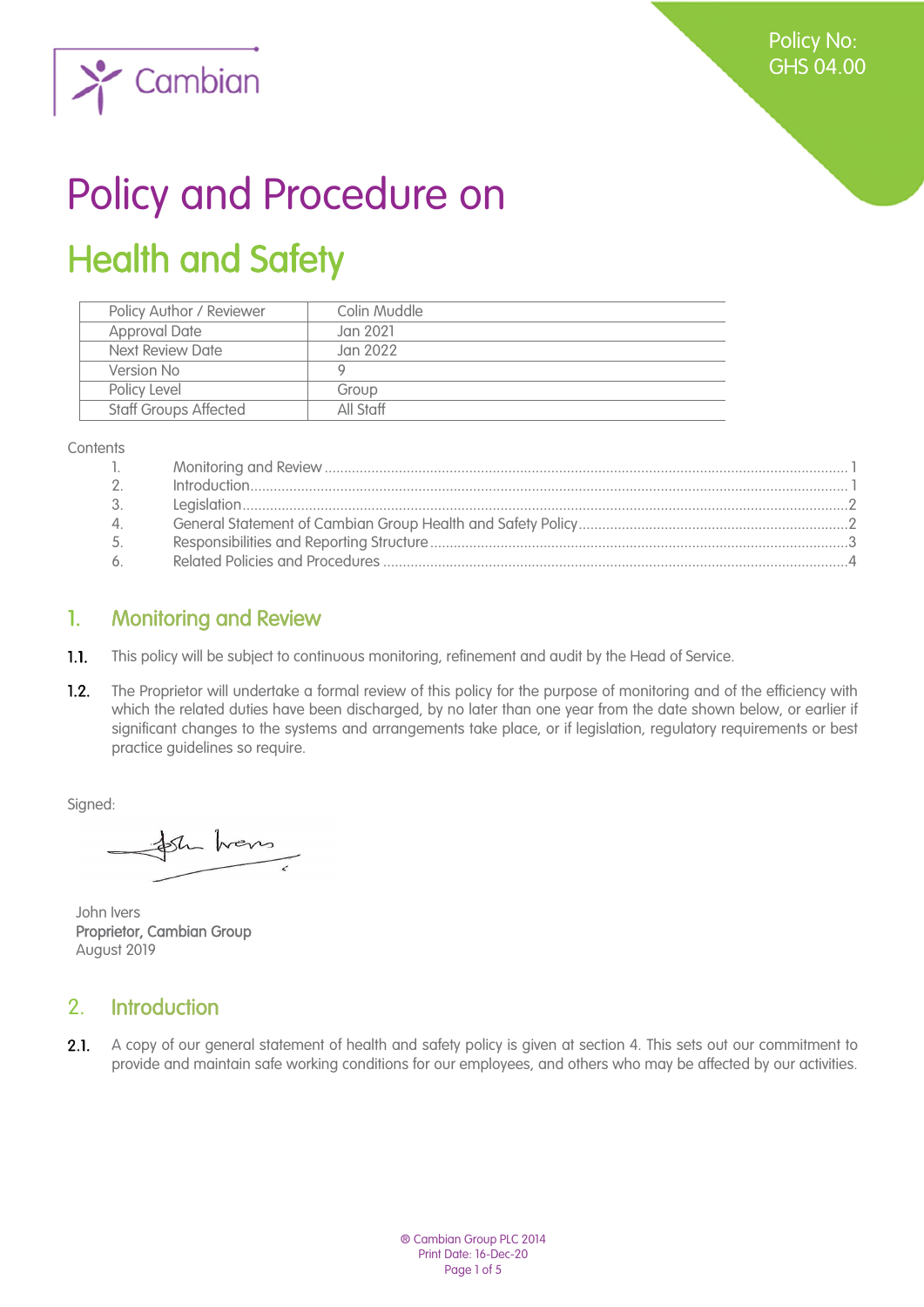

Policy No: GHS 04.00

- $2.2.$ Individual senior level responsibilities and reporting arrangements are detailed at section 5.
- $2.3.$ This policy is supported by our health and safety management system which details our arrangements for the effective management of our significant risks and exposures. This includes detailed policies and procedures, process for assessing risk, and our arrangements for emergencies, fire and first aid etc. These are listed at section 6.

#### 3. Legislation

- $3.1.$ The purpose of this policy is to ensure that, as far as reasonably practicable, the safety of all employees, individuals in our care, visitors and any other individuals who may be affected by our activities is safeguarded through compliance with relevant health and safety legislation including:
	- Control of Asbestos Regulations 2012
	- Control of Substances Hazardous to Health Regulations 2002
	- Electricity at Work Regulations 1989
	- Equality Act 2010
	- Gas Safety (Installation and Use) Regulations 1994 and 1998
	- Health and Safety (Display Screen Equipment) Regulations 1992
	- Health and Safety (First Aid) Regulations 1991
	- Health and Safety (Safety Signs and Safety Signals) Regulations 1996
	- Health and Safety at Work etc. Act 1974
	- Management of Health and Safety at Work Regulations 1999
	- Manual Handling Operations Regulations 1992
	- Personal Protective Equipment at Work Regulations 1992
	- Regulatory Reform (Fire Safety) Order 2005
	- Reporting of Injuries, Diseases and Dangerous Occurrences Regulations 2013,
	- Work at Height Regulations 2005
	- Workplace (Health, Safety and Welfare) Regulations 1992

#### 4. General Statement of Cambian Group Health and Safety Policy

- It is our policy to ensure, so far as is reasonably practicable, the safety of all employees and any other persons who  $4.1.$ may be directly affected by the activities of the Company.
- So far as is reasonably practicable, Cambian Group will also:  $4.2.$ 
	- Aim to achieve compliance with legal requirements through good occupational health and safety performance.
	- Provide adequate resources to implement this policy.
	- Establish and maintain a safe and healthy working environment.
	- Ensure that significant risks arising from work activities under our control are eliminated or adequately controlled.
	- Develop and implement appropriate occupational health and safety procedures, and safe working practices.
	- Include the management of health and safety as a specific responsibility of registered managers/heads/principals at all levels.
	- Ensure this policy is understood and implemented throughout the organisation.
	- Involve employees in health and safety decisions through consultation and co-operation.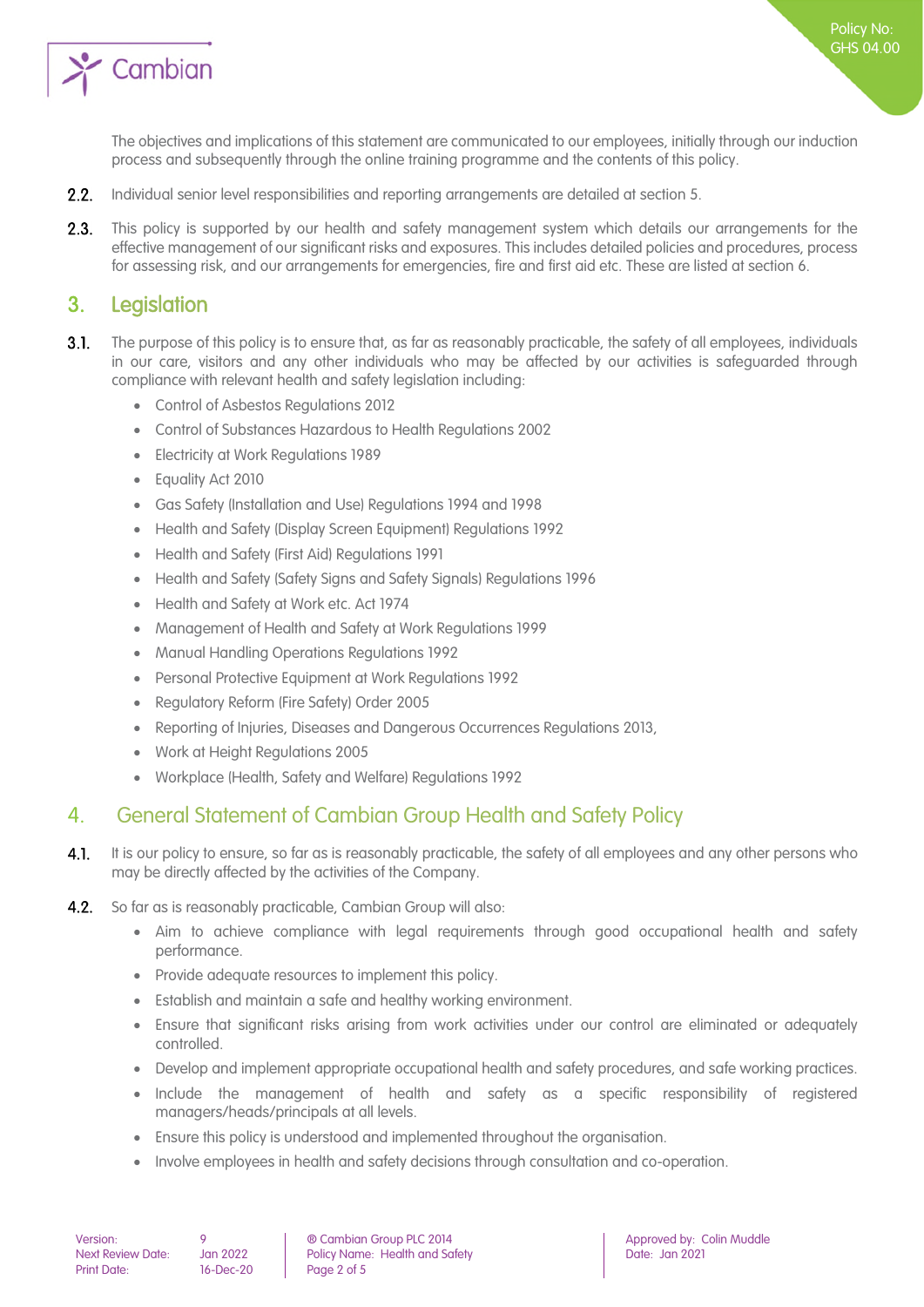

- Maintain workplaces under our control in a condition that is safe and without risk to health.
- Regularly review compliance with the policy and the management system that support it.

### 5. Responsibilities and Reporting Structure

- $5.1.$ To meet the objectives of our health and safety policy we have clearly defined senior level responsibilities for the management of health and safety. These are summarised in the following organogram.
- $5.2.$ This hierarchy does not necessarily represent the organisation for other business activities.
- $5.3.$ The Chief Operating Officer has ultimate responsibility for the formulation and implementation of the company's health and safety policy, and in particular for:
	- Ensuring that the necessary arrangements are in place for managing health and safety effectively, and that senior managers are accountable for health and safety.
	- Considering health and safety during the planning and implementation of business strategy.
	- Ensuring there are sufficient resources for meeting the objectives of the health and safety policy.
	- Including health and safety on the agenda of Board meetings and senior executive meetings.
	- Ensuring arrangements are in place to monitor and review health and safety performance across the company, including accidents and incidents; and ensuring that the necessary amendments are made to relevant policies, procedures and processes.
	- Periodically reviewing the objectives of the health and safety policy.
- $5.4.$ Specific overall responsibility for the management of our health and safety programme on a day to day basis has been assigned to the Caretech Group Compliance and Regulation Director supported as appropriate by the Chief Operating Officer, Director of Facilities Maintenance and Group Clinical Lead . This includes:
	- Ensuring that the objectives of health and safety policy are implemented.
	- Ensuring that health and safety is considered prior to the implementation of new processes.
	- Ensuring that suitable policies and procedures are provided and implemented to meet the objectives of the health and safety policy.
	- Ensuring that there is a training policy in place so that employees are competent for their respective roles and their health and safety responsibilities.
	- Ensuring that arrangements are in place for the elimination or control of risks in relation to health and safety.
	- Ensuring suitable emergency arrangements are in place in relation to fire, accidents and first aid.
	- Ensuring suitable controls are in place for the effective management of contractors.
	- Ensure that reports, recommendations and notices issued by enforcement authorities, external auditors, and other relevant parties are evaluated and actioned within allocated timescales.
	- Ensuring that contractors are competent for the work they carry out and operate to an effective permit to work system where applicable.
	- Monitoring performance in relation to health and safety and reporting to the Chief Operating Officer on progress against the objectives of the health and safety policy.
	- Reviewing accidents and other incidents in relation to health and safety and reporting to the Chief Operating Officer on the outcome of these investigations.
	- Ensuring that all the essential elements of the health and safety system are implemented, monitored and reviewed.
- $5.5.$ Day to day responsibility for the management of health and safety at individual locations is delegated to School Heads/Principals and Registered Managers of each individual location. This includes:
	- Ensuring risk assessments are completed and reviewed for all significant work activities and the results of these assessments are implemented and communicated to employees.
	- Ensuring that the arrangements for fire, first aid, accidents and emergencies are implemented.

| Version:           |  |
|--------------------|--|
| Next Review Date:  |  |
| <b>Print Date:</b> |  |

Policy Name: Health and Safety  $16$ -Dec-20 **Page 3 of 5**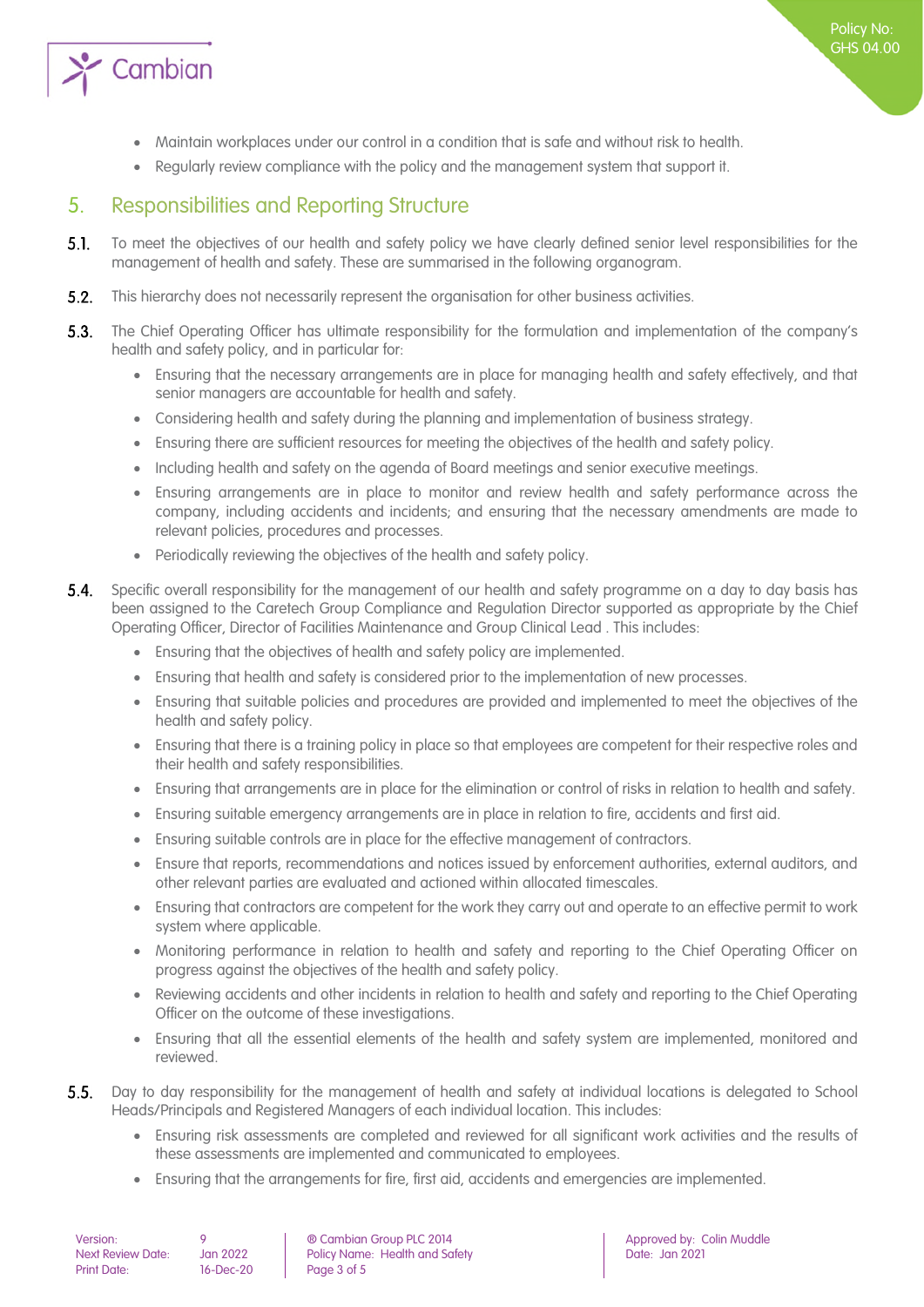

- Ensuring that accident and incidents have been reported, recorded, notified and investigated as appropriate, and records are maintained.
- Monitor health and safety standards on site at regular intervals and ensure remedial action is implemented.
- Ensuring that employees receive adequate training, information, instruction and supervision to discharge to their specific health and safety responsibilities.
- Promptly informing the Group Compliance and Regulation Director of any significant health and safety failure.
- Providing the Group Compliance and Regulation Director with regular reports on health and safety performance.
- Ensuring that local health and safety records and documentation are complete and are systematically stored.
- $5.6.$ Health and safety performance is reviewed locally on a monthly basis against defined key point indicators.
- $5.7.$ Health and safety risks are reviewed at a corporate level at the Quarterly Care Quality Committee.
- $5.8.$ Summary data is then submitted for review at the PLC Board.

#### 6. Related Policies and Procedures

| 6.1.  | GHS 04.01       | Accidents/Incidents                       |
|-------|-----------------|-------------------------------------------|
| 6.2.  | GHS 04.02       | Asbestos                                  |
| 6.3.  | GHS 04.03       | Checklists                                |
| 6.4.  | GHS 04.04       | Consultation                              |
| 6.5.  | GHS 04.05       | Contractors                               |
| 6.6.  | GHS 04.06       | Control of Substances Hazardous to Health |
| 6.7.  | GHS 04.07       | <b>Disability Discrimination</b>          |
| 6.8.  | GHS 04.08       | <b>Display Screen Equipment</b>           |
| 6.9.  | GHS 04.09       | <b>Fire Safety</b>                        |
| 6.10. | GHS 04.10       | First Aid                                 |
| 6.11. | GHS 04.11       | <b>Gas Safety</b>                         |
|       | 6.12. GHS 04.12 | Lone Working                              |
| 6.13. | GHS 04.13       | Manual Handling                           |
|       | 6.14. GHS 04.14 | Medical Oxygen                            |
| 6.15. | GHS 04.15       | New and Expectant Mothers                 |
| 6.16. | GHS 04.16       | Permit to Work                            |
|       | 6.17. GHS 04.17 | Personal Protective Equipment (PPE)       |
|       | 6.18. GHS 04.18 | <b>Risk Assessments</b>                   |
|       | 6.19. GHS 04.19 | Slips and Trips                           |
|       | 6.20. GHS 04.20 | Statutory Inspection                      |